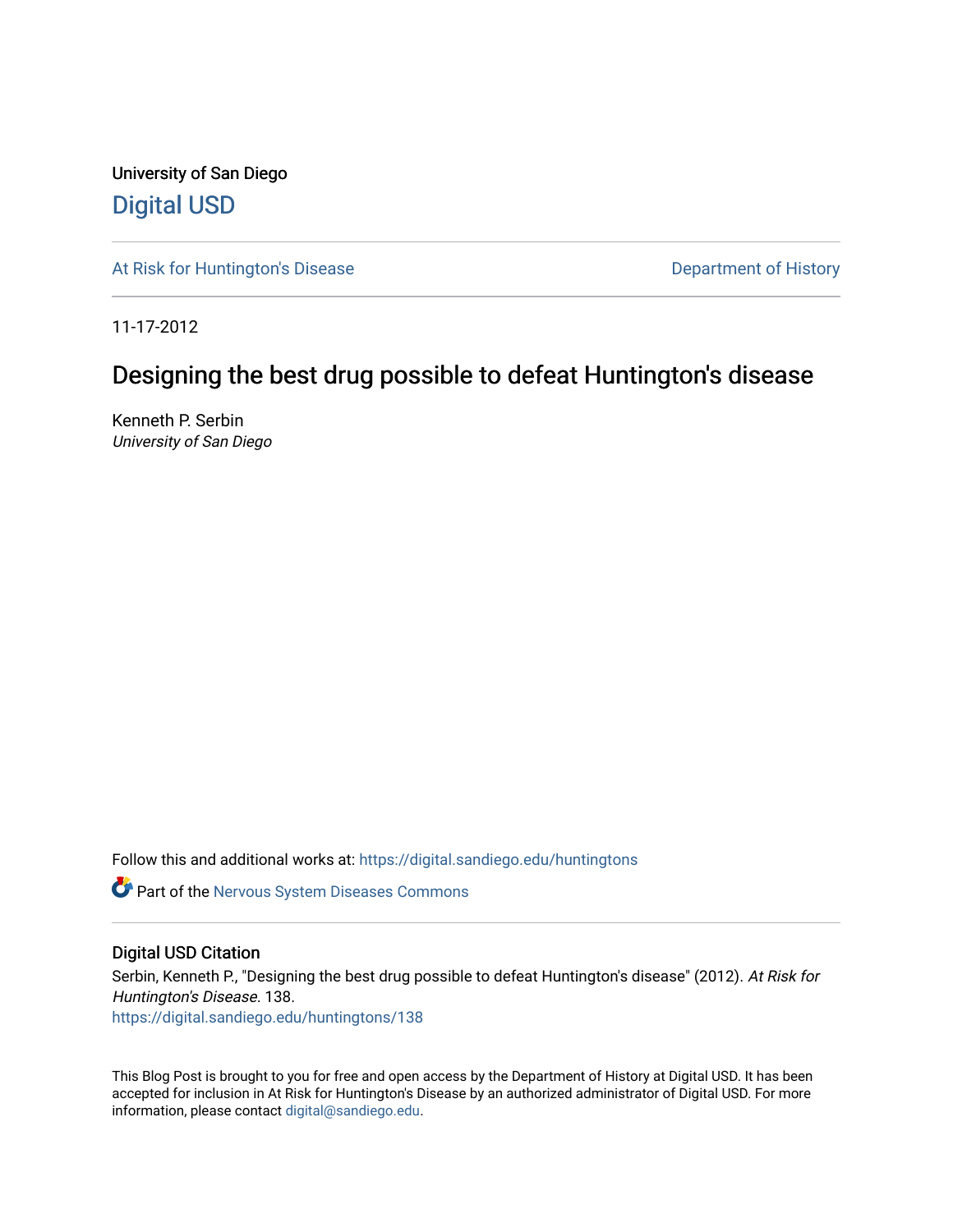#### More **[Create Blog](https://www.blogger.com/home#create) [Sign In](https://www.blogger.com/)**

# [At Risk for Huntington's Disease](http://curehd.blogspot.com/)

*HD is a genetically caused brain disorder that causes uncontrollable bodily movements and robs people's ability to walk, talk, eat, and think. The final result is a slow, ugly death. Children of parents with HD have a 50-50 chance of inheriting the disease. There is no cure or treatment.*

## Blog Archive

- $\blacktriangleright$  [2021](http://curehd.blogspot.com/2021/) (12)
- $\blacktriangleright$  [2020](http://curehd.blogspot.com/2020/) (16)
- $\blacktriangleright$  [2019](http://curehd.blogspot.com/2019/) (19)
- $\blacktriangleright$  [2018](http://curehd.blogspot.com/2018/) (16)
- $2017(14)$  $2017(14)$
- $2016(13)$  $2016(13)$
- $\blacktriangleright$  [2015](http://curehd.blogspot.com/2015/) (24)
- $\blacktriangleright$  [2014](http://curehd.blogspot.com/2014/) (24)
- $\blacktriangleright$  [2013](http://curehd.blogspot.com/2013/) (30)
- $\sqrt{2012(26)}$  $\sqrt{2012(26)}$  $\sqrt{2012(26)}$ 
	- [►](javascript:void(0)) [December](http://curehd.blogspot.com/2012/12/) (2)
	- [▼](javascript:void(0)) [November](http://curehd.blogspot.com/2012/11/) (3)

HDSA's renewed [commitment](http://curehd.blogspot.com/2012/11/hdsas-renewed-commitment-to-critical.html) to critical research Designing the best drug possible to defeat [Hunting...](http://curehd.blogspot.com/2012/11/designing-best-drug-possible-to-defeat_17.html) The definitive step out of the [Huntington's](http://curehd.blogspot.com/2012/11/the-definitive-step-out-of-huntingtons.html) closet

- [►](javascript:void(0)) [October](http://curehd.blogspot.com/2012/10/) (1)
- [►](javascript:void(0)) [September](http://curehd.blogspot.com/2012/09/) (2)
- $\blacktriangleright$  [August](http://curehd.blogspot.com/2012/08/) (2)
- $\blacktriangleright$  [June](http://curehd.blogspot.com/2012/06/) (2)
- $\blacktriangleright$  [May](http://curehd.blogspot.com/2012/05/) (1)
- $\blacktriangleright$  [April](http://curehd.blogspot.com/2012/04/) (2)
- $\blacktriangleright$  [March](http://curehd.blogspot.com/2012/03/) (3)
- $\blacktriangleright$  [February](http://curehd.blogspot.com/2012/02/) (3)
- $\blacktriangleright$  [January](http://curehd.blogspot.com/2012/01/) (5)
- $-2011(33)$  $-2011(33)$  $-2011(33)$
- $2010(26)$  $2010(26)$
- $2009(21)$  $2009(21)$
- $2008(7)$  $2008(7)$
- $2007(7)$  $2007(7)$
- $\blacktriangleright$  [2006](http://curehd.blogspot.com/2006/) (4)
- $\blacktriangleright$  [2005](http://curehd.blogspot.com/2005/) (17)

### About Me **GENE [VERITAS](https://www.blogger.com/profile/10911736205741688185)**

View my [complete](https://www.blogger.com/profile/10911736205741688185) profile

### SATURDAY, NOVEMBER 17, 2012

## Designing the best drug possible to defeat Huntington's disease

With an eye on starting a clinical trial possibly as early as 2014, a scientific team in San Diego is painstakingly working to design the best drug possible to defeat Huntington's disease.

For the past seven years, [Don Cleveland](http://cmm.ucsd.edu/cleveland/About_Dr._Cleveland.html), Ph.D., of the Ludwig Institute for Cancer Research at the University of California San Diego (UCSD) and Frank Bennett, Ph.D., the senior vice president for research at Isis Pharmaceuticals, Inc., [have envisioned treating HD with a revoluti](http://www.isispharm.com/index.htm)onary gene-silencing technology that, if successful, would attack the disease at its genetic roots and perhaps even partially reverse symptoms.

[Since late 2007, the UCSD and Isis teams have partnered with](http://www.chdifoundation.org/) the CHDI Foundation, Inc., the multi-million-dollar non-profit biomedical organization dedicated to finding HD treatments. Together they aim to develop what Dr. Bennett has described as a "laser-guided missile" to prevent the damage to brain cells caused by the mutant huntingtin gene carried by HD patients.

Dr. Cleveland and Isis senior scientist Holly Kordasiewicz, Ph.D., were honored as the 2012 Researchers of the Year by the San Diego Chapter of the Huntington's Disease Society of America ([HDSA-San Diego\)](http://www.hdsasandiego.org/) last night before some 500 attendees at the chapter's twelfth annual Celebration of Hope Gala.

Isis employs a cutting-edge technology known as antisense oligonucleotides, or ASOs. DNA, the building block of life, runs our cells by telling them which proteins to make. It does so by sending messages with another molecule called messenger RNA.

As encoded by DNA, RNA has a very specific template, somewhat akin to a unique electrical outlet into which a plug can fit. RNA is known as a sense molecule, and Isis manufactures specific ASOs, artificial strands of DNA, to act as antisense molecules, the plugs that control the RNA. (Click [here](http://www.hdsasandiego.org/aev-3.aspx) and [here](http://www.hdsasandiego.org/aev-41.aspx) to read previous reports on the project.)

The ASOs accomplish two goals. First, they destroy the huntingtin RNA and thus prevent the production of the huntingtin protein. Second, eliminating the RNA removes it as a potential cause of other problems in the cell.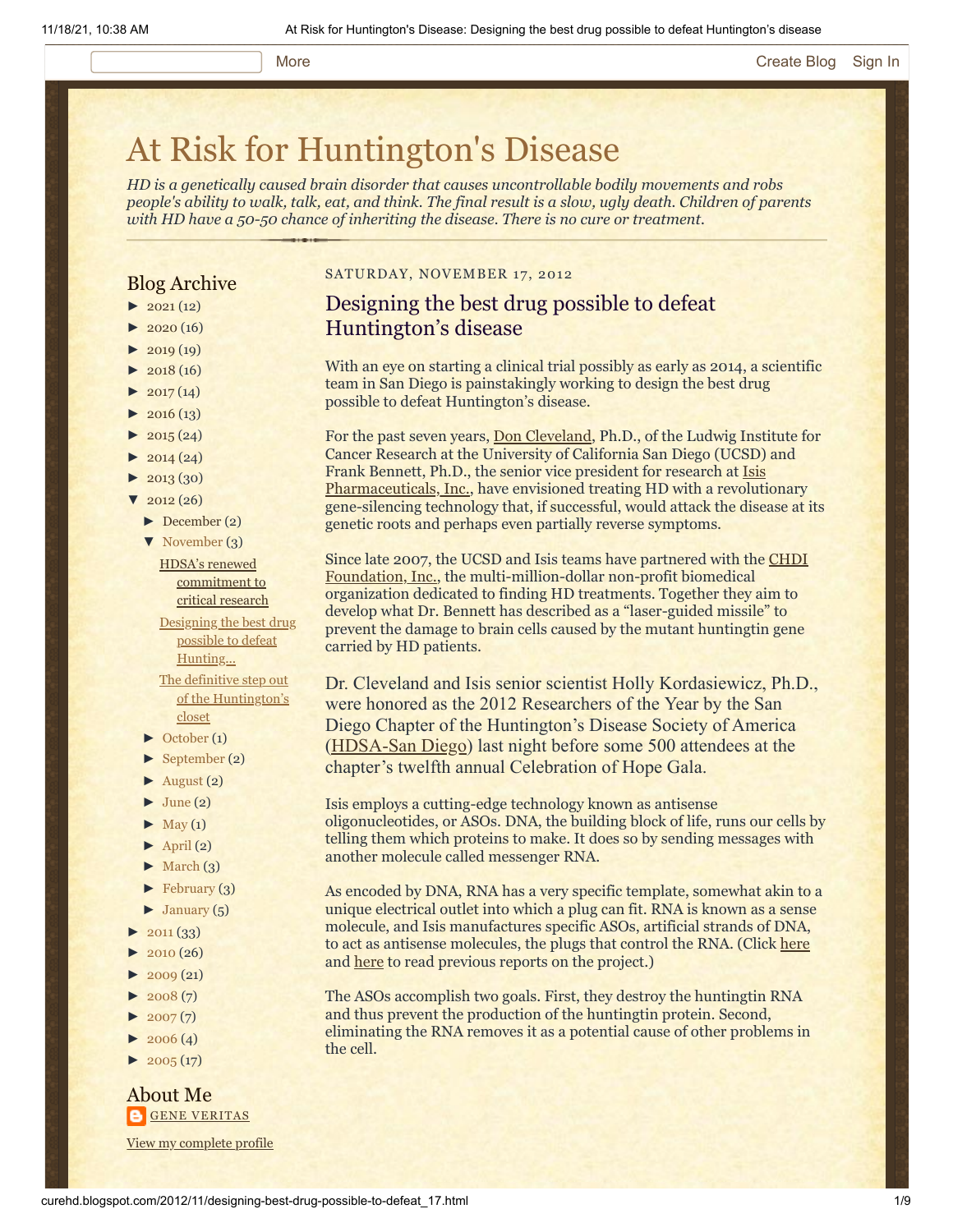## HD Links

[Huntington's](http://www.hdsa.org/) Disease Society of America [International](http://www.huntington-assoc.com/) Huntington **Association** [Huntington's](http://hddrugworks.org/) Disease Drug **Works** [Huntington's](http://www.hdlighthouse.org/) Disease **Lighthouse Hereditary Disease [Foundation](http://www.hdfoundation.org/)** [Huntington's](http://www.hdac.org/) Disease Advocacy Center Thomas [Cellini Huntington's](http://www.ourtchfoundation.org/) **Foundation** HDSA Orange County (CA) **[Affiliate](http://www.hdsaoc.org/)** HD Free with [PGD!](http://www.hdfreewithpgd.com/) [Stanford](http://www.stanford.edu/group/hopes/) HOPES Earth Source [CoQ10,](http://www.escoq10.com/) Inc.

## HD Blogs and Individuals

Chris Furbee: [Huntingtons](http://www.huntingtonsdance.org/) **Dance** Angela F.: Surviving [Huntington's?](http://survivinghuntingtons.blogspot.com/) Heather's [Huntington's](http://heatherdugdale.angelfire.com/) Disease Page



*Above, some of the Isis HD team members: (left to right) Michael Oestergaard, Punit Seth, Bethany Fitzsimmons, Curt Mazur, Amy Blackley, Eric Swayze, Holly Kordasiewicz, Frank Bennett, and Marco Giorgetti (photo by Gene Veritas) (click on image to enlarge). Below, Gene Veritas inside the Isis facility in Carlsbad, CA (photo by Amy Blackley, Isis).*



## **Fine-tuning, tailoring, and twiddling**

Isis had originally hoped to begin a clinical trial as early as late 2010, but has delayed the project in order to perform highly important fine-tuning on several fronts.

As previously described by Dr. Bennett, Isis is searching among the many "flavors" of ASOs it makes in order to find the best match for treating HD. From an original pool of thousands, Isis has narrowed down the candidate ASOs to just five, Bennett said in a recent interview.

Isis, CHDI, and other researchers have also made significant advances on two other key research questions. First, how much of the huntingtin protein should the drug remove? So far, the scientific consensus seems to have settled on 50 percent lowering (also known as knock-down) as the current target. However, this question will ultimately be resolved through the clinical trials.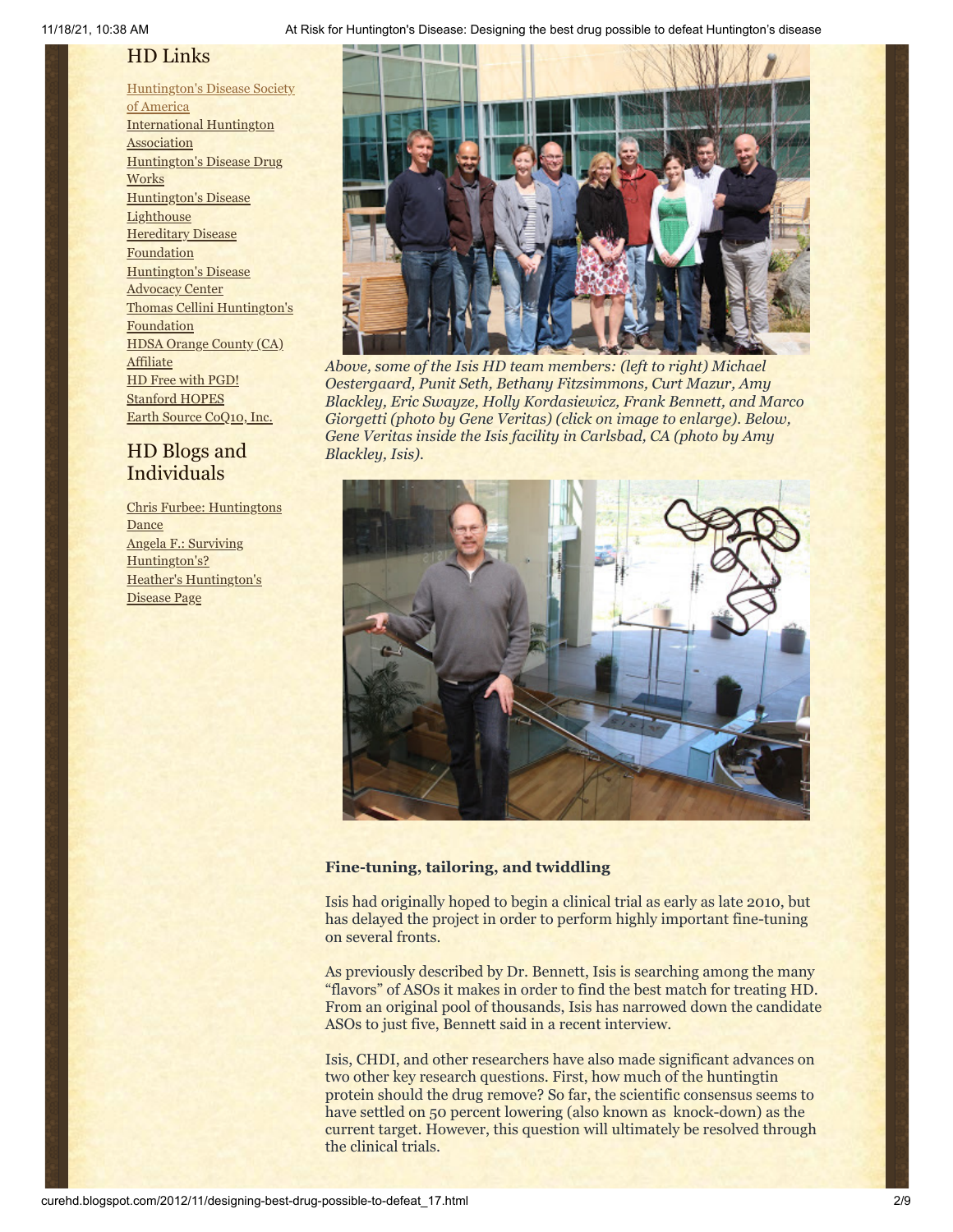The second, related question is trickier but could ultimately open the door to an even better drug. Because HD patients have both mutant and normal huntingtin proteins in their brain cells, should the drug lower both or just the mutant? In the early going, the ASOs did not distinguish between the "good" and "bad" proteins. However, Isis has now developed a way to knock down just the bad.

At least in theory, knock-down of just the bad is the safer approach for patients, although the project's experiments have also surprisingly demonstrated that knock-down of both is not harmful, explained Dr. Kordasiewicz, the former head of the HD project in Dr. Cleveland's UCSD lab.



*Dr. Holly Kordasiewicz in the lab at Isis (photo by Curt Mazur of Isis)*

"The decision still hasn't been made," she said, referring to the choice between the two types of ASOs. "It's hedging your bets. Everything's on the table. The chemists are doing amazing things. It would be irresponsible of us not to consider all of the options before making our final decision."

"You never know, once you get into a human, what's going to work," she added. "So having everything ready to go, so you don't have to wait three more years to develop the next thing, if one doesn't work, you try the next."

Using second-generation ASO technology, the Isis chemists found ways to increase both the selectivity (the ability to bind to the mutant RNA as opposed to the normal one) and the potency of the potential HD drug.

"It improves potency quite a bit," said Punit Seth, an Isis senior research fellow in medicinal chemistry, in describing one of the key chemical innovations. "You can get anywhere from three-fold to ten-fold improvement, which then translates to lower costs in drugs and administering less [of the] drug to the patients."

Dr. Cleveland added that these improvements would also produce a drug with potentially fewer side effects.

Eric Swayze, Ph.D., Isis's vice president for medicinal chemistry, summed up the fine-tuning as "tailoring" and "twiddling with the number of different building blocks" that go into the ASO.

"It turns out to make a huge difference, which we didn't really expect," he observed.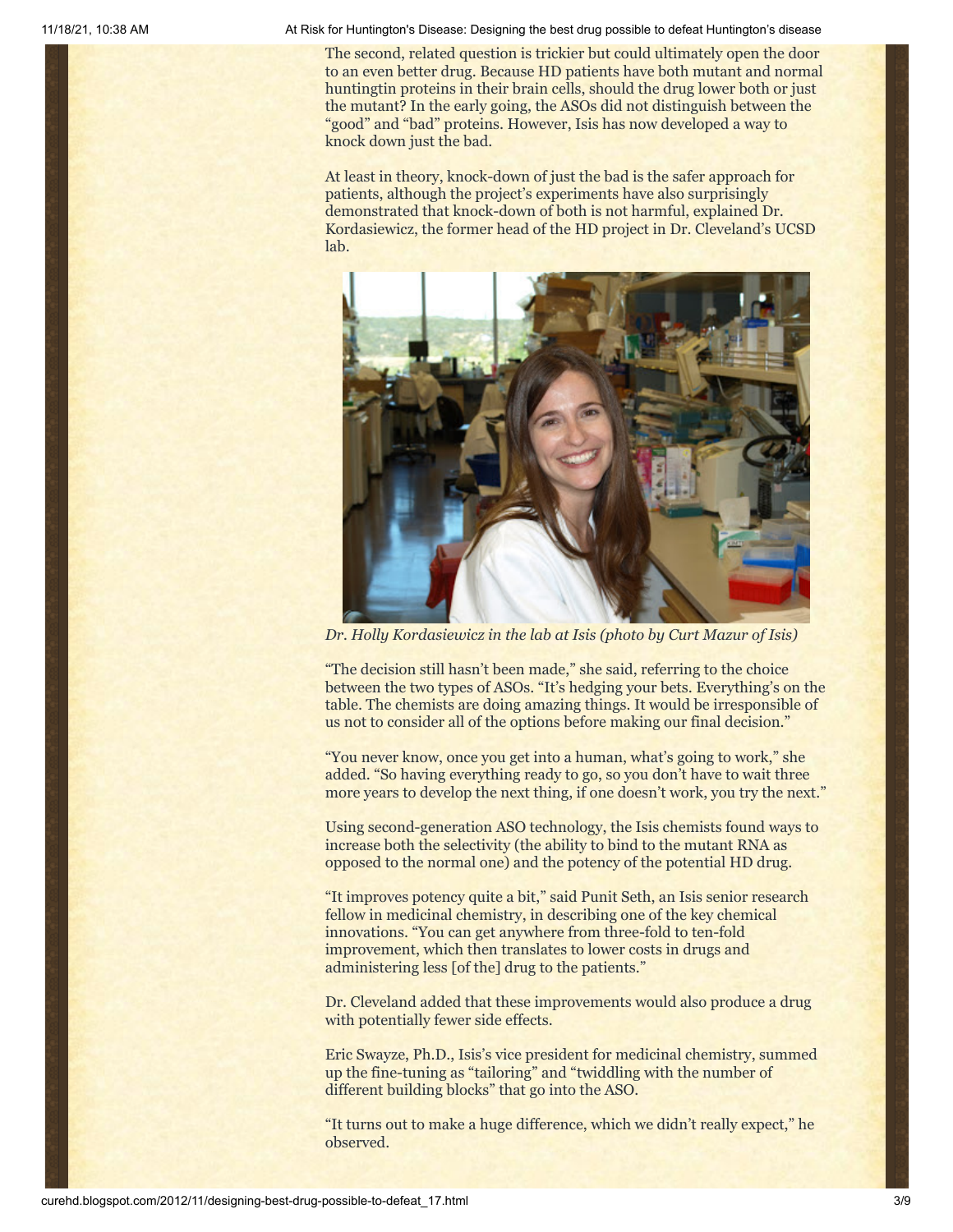

*Dr. Eric Swayze explains the function of the Isis ASOs (photo by Gene Veritas).*

## **Patient-friendly delivery**

Isis has also strived to simplify the delivery of the drug. Originally, the company planned to direct the drug into the brain using a device implanted in the abdomen and connected to a catheter running under the skin to the skull.

Now, however, the researchers aim to introduce the ASO directly into the cerebral spinal fluid (CSF, the fluid that bathes the brain) by injecting it through a quarter-sized port implanted near the rib cage, with the catheter running to the area of the spinal cord.

This method is "more convenient to the patient and longer-term more commercially attractive," Dr. Bennett observed.



*Gene Veritas (left) with Dr. Bennett at a CHDI conference in February*

Dr. Bennett noted that Isis gained valuable experience in drug delivery through a trial of its ASO drug for spinal-muscular atrophy, a childhood neurological disease. Isis also has conducted a Phase I ASO clinical trial for amyotrophic lateral sclerosis (ALS), also known as Lou Gehrig's disease.

With the improved delivery method, instead of continuous infusion of the drug, patients will probably need only occasional injections, each one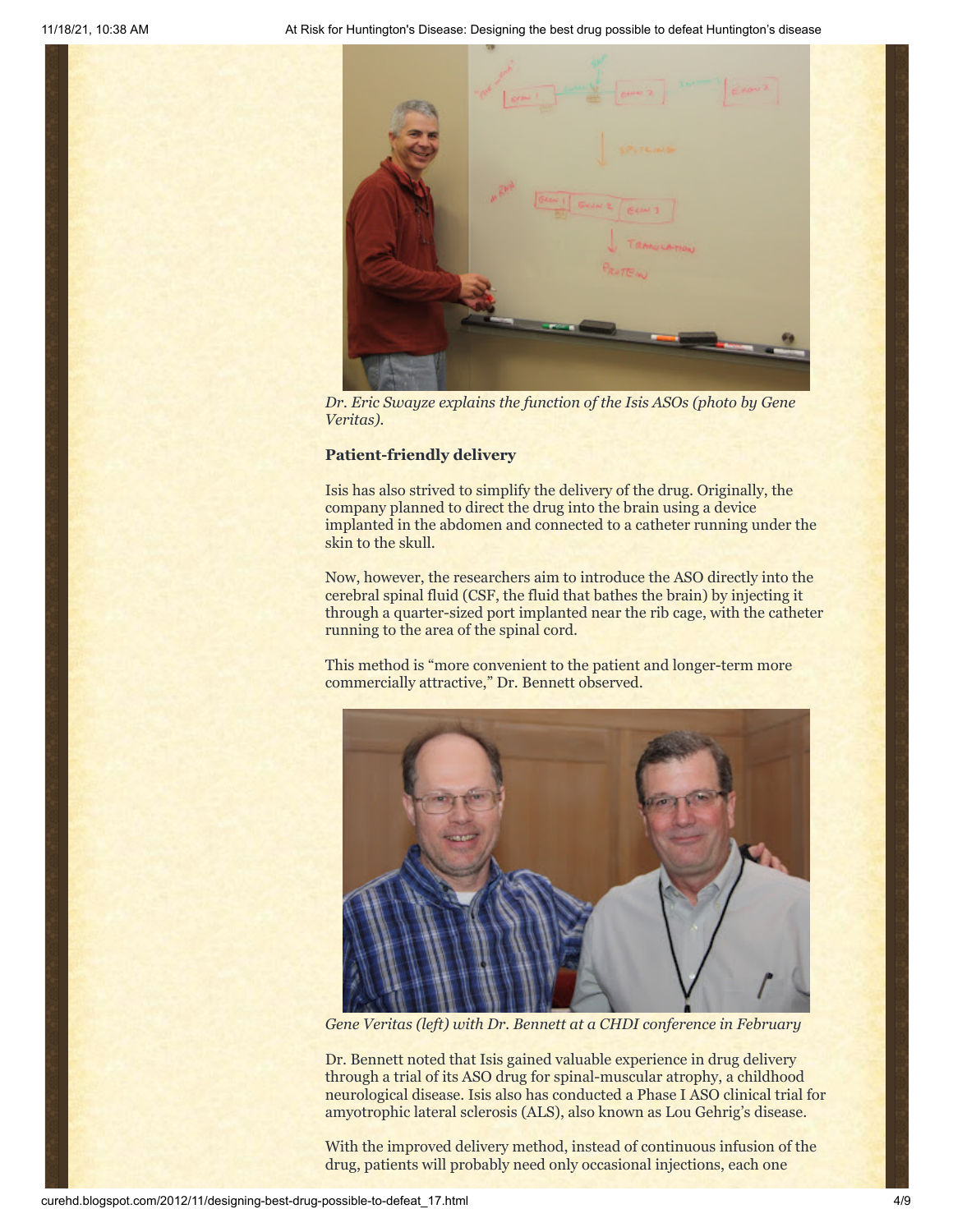lasting only a few minutes, Dr. Bennett added.

"There's a long history of safety and efficacy using this method," he said.

Furthermore, the Isis approach avoids the potentially more risky delivery methods used in two other HD gene-silencing approaches: the use of a virus, or an operation on the skull to introduce the drugs into the brain.

#### **Getting into the brain**

To improve the efficacy and safety of the ASOs, Isis and CHDI have been testing them in mice and non-human primates.

One of the key mouse testing sites is Dr. Cleveland's lab at UCSD, where an HD team led first by Dr. Kordasiewicz and, after her departure to Isis, by Clotilde Lagier-Tourenne, M.D., Ph.D.

In conjunction with experiments in other labs, the Cleveland HD team has demonstrated surprisingly good results.

One major hurdle to treating the brain is the blood-brain barrier, which shields the brain from foreign substances that might cause harm. The barrier makes it difficult to get drugs into the brain.

Significantly, an article recently published in the journal *[Neuron,](http://www.ncbi.nlm.nih.gov/pubmed/22726834)* with Dr. Kordasiewicz as the lead author, suggested that the ASOs delivered via the CSF reach a wide area of the non-human primate brains, including the regions known as the cortex and the striatum, two areas critically damaged in HD.

As Dr. Cleveland explained, a decade ago scientists viewed neurological diseases as the result of problems in a particular kind of neuron (brain cell). Since then, they have developed a radically different view: the various kinds of cells are linked together in a system – including connections between the cortex and the striatum.

"It's actually a disease not just of individual neurons but of the whole system, a neuron and the cells surrounding it," Dr. Cleveland said of HD. "It's such a simple message. It's a little surprising that it took so long to realize it. Neurons don't live by themselves. They require their partners, and the partners develop damage that drives and spreads disease. So, in Huntington's disease it's now clear that there's a partnership between striatal neurons that send projections into the cortex and vice versa."



*Above, Dr. Cleveland in his office at the Ludwig Institute for Cancer Research on the UCSD campus. Below, Dr. Cleveland with lab scientists*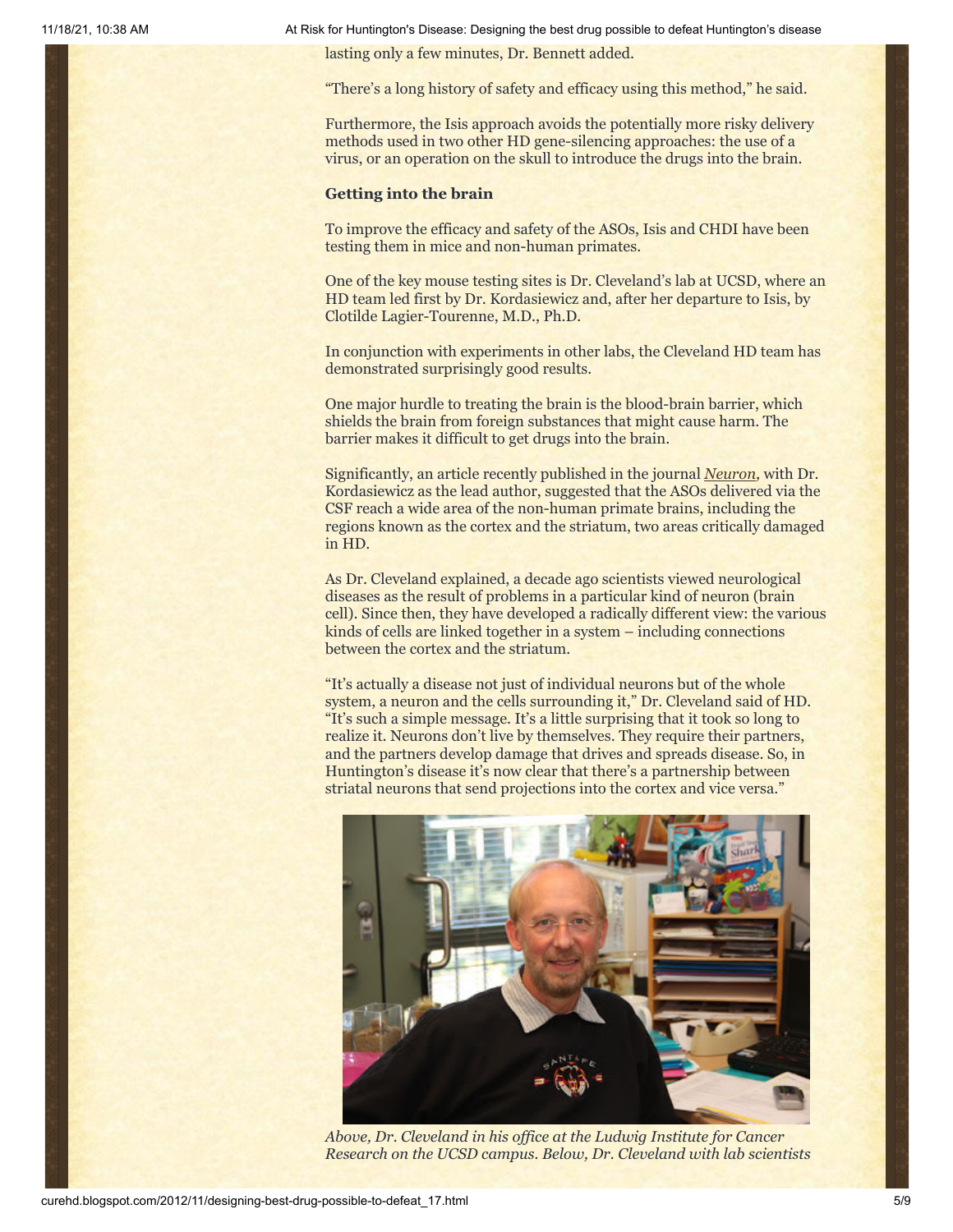11/18/21, 10:38 AM At Risk for Huntington's Disease: Designing the best drug possible to defeat Huntington's disease *Jon Artates (middle) and Jihane Boubaker (photos by Gene Veritas).*



## **A 'Huntington's holiday'**

The most stunning test results involved the amelioration of symptoms.

"Because we are hitting the cortex to such a high level, my prediction would be that we will have a very strong effect on things like cognition and mood and anxiety," said Dr. Kordasiewicz of the ASOs' ability to restore brain functions lost in HD. Chorea, the shaking and trembling that occurs in HD, also could be ameliorated, she added.

By reducing the level of mutant huntingtin protein in the mouse brains, the ASOs reversed the HD-like symptoms.

"It was better than we could have imagined. In the sickest animals, we stopped further brain loss," said Dr. Cleveland "In other mice, a single treatment led to partial reversal of symptoms. And what's more, the improvements lasted more than six months after a single treatment. And even then, the disease process did not start back up. It was amazing."

Dr. Cleveland observed that, unlike other kinds of substances the ASOs are made of DNA that isn't rapidly degraded by enzymes the way many other drugs are affected.

"Once they get intracellular, they're intracellular acting to catalyze the destruction of the target RNA for, not just hours, not just days, not just weeks, but actually months," he continued. Just a single injection of the ASO leads to a month of huntingtin RNA suppression in mice. A two-week infusion brings four months of suppression.

The scientists refer to the as yet unexplained symptom-free period after the ASO treatment is gone as a "Huntington's holiday."

Dr. Cleveland speculated that "since it takes 30-40 years for HD symptoms to develop. If you could introduce a Huntington's holiday, maybe you could reset the pathogenic process so that it might take a considerable time to build back up."

As he and others have observed, success with this approach means people might need to take an ASO HD drug only a few times per year.

As a preventive remedy, a future generation of ASOs might even be prescribed early in life for individuals like me who have tested positive for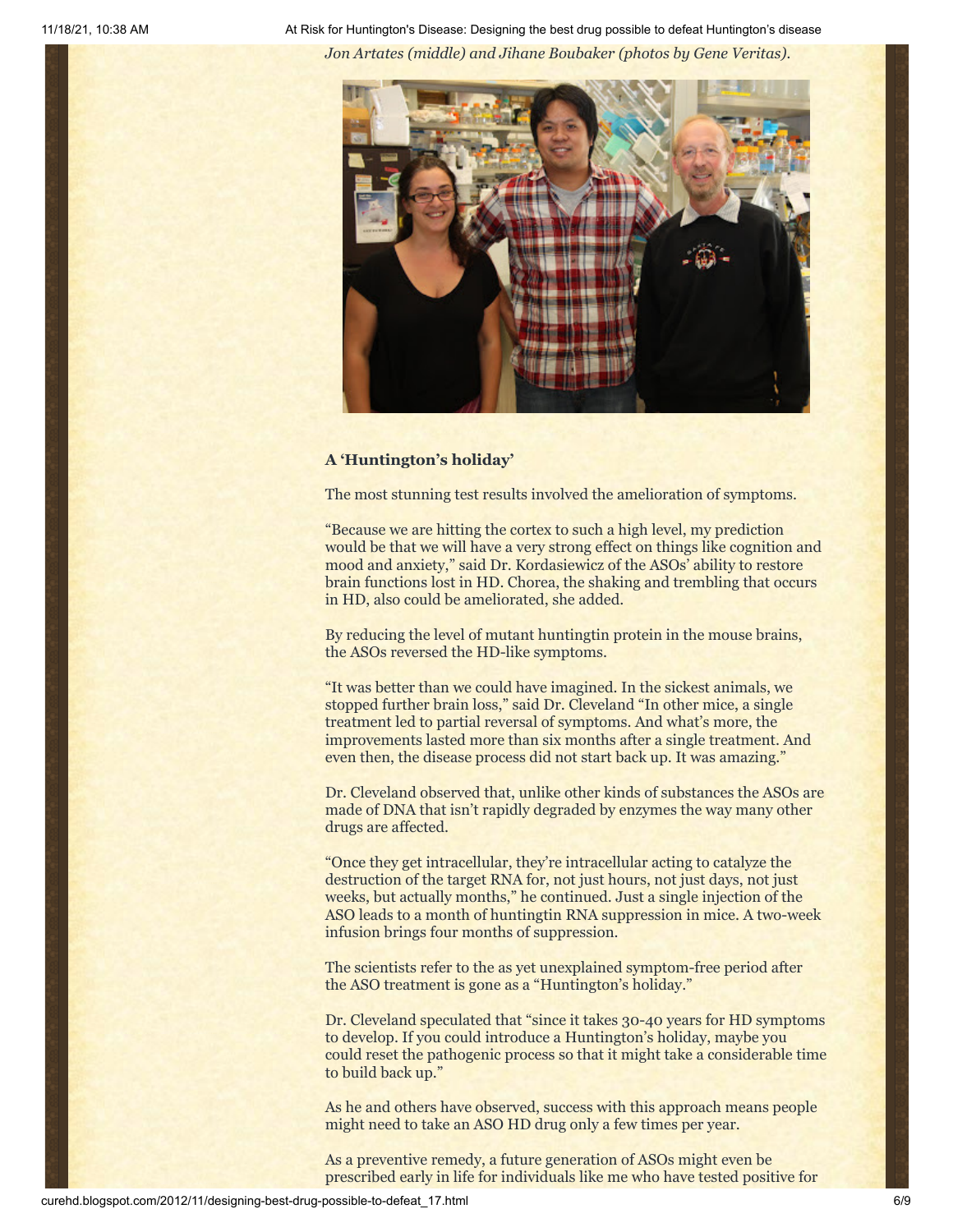HD but remain asymptomatic, Dr. Cleveland added.

*Watch Drs. Cleveland and Kordasiewicz receive their HDSA-San Diego awards and speak about the promise of their work for an HD treatment in the video below.*

| <b>HDSA-San Diego 2012 Researchers o</b><br>the Year<br>from Gene Veritas |
|---------------------------------------------------------------------------|
|                                                                           |
|                                                                           |
| 09:10                                                                     |
| HDSA-San Diego 2012 Researchers of Year from Gene Veritas on Vimeo.       |

## **Measuring the impact in people**

In the final run-up to the proposed clinical trial, the Isis-UCSD-CHDI team and its collaborators are seeking the answer to two more crucial questions: how can the efficacy of the ASO be measured when humans participate in trials? And what is the proper size and frequency of the dose?

The impact of the ASOs on mice and non-human primate brains is fairly easily measured. However, the scenario is different for humans, who cannot be manipulated, sampled, or subjected to the other kinds of experiments done with animal models.

To answer these questions, the scientists are seeking to develop "biomarkers" for the ASO effects.

As Dr. Cleveland explained, the researchers are hoping to find "signatures" in the cerebral spinal fluid of the trial participants that would indicate the impact of the ASO. Those signatures could be related to both to alterations in genes and the secretion of proteins.

"It's a very big experiment," Dr. Cleveland said. "We need a partner like CHDI with deep pockets to do this. It's an expensive experiment, but we absolutely have to do it. Can we find biomarkers? I'm an optimist. We'll know the answer over the next six months."

If successful, this experiment will help the scientists determine the amount of drug to give to the patients and provide specific measures of drug impact.

The pharmaceutical firm Novartis has found a way to measure the huntingtin protein in the bloodstream and is seeking to do so in the CSF. The Isis-UCSD-CHDI project also has at its disposal the valuable data from long-term natural history studies of HD patients (TRACK-HD), and it will also probably rely on brain imaging of the trial participants.

**Light in the tunnel**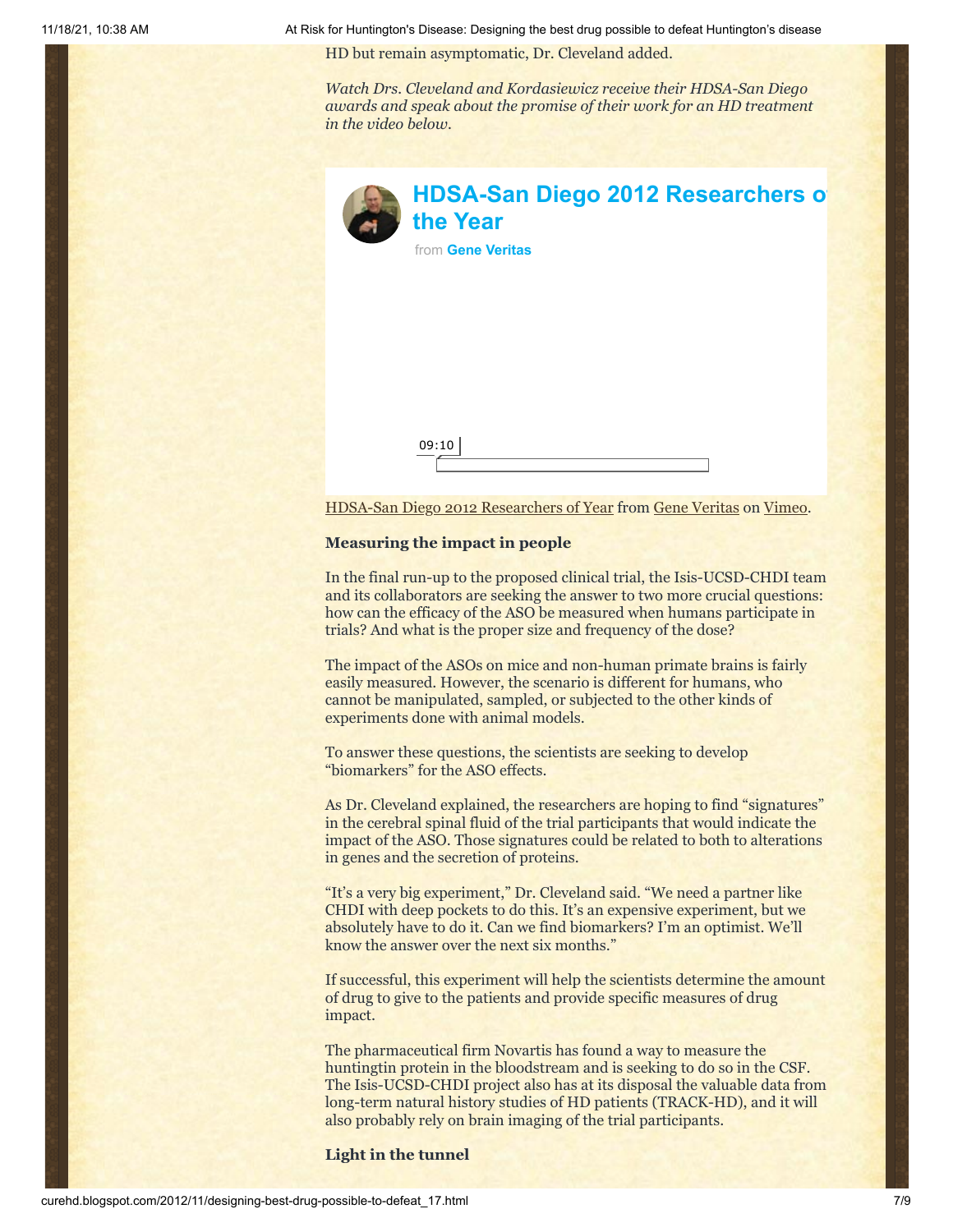In 2013, Isis hopes to select the final ASO drug candidate to move into preclinical testing. If that testing is successful, then the company will need another 12-18 months to obtain approval from the Food and Drug Administration to initiate the Phase I human trial.

Planning for Phase I will involve not only the ASO researchers, but toxicologists (who check for safety), pharmacokineticists (who measure the penetration and exit of the drug), and clinicians (who work with and care for the trial participants).

"They're already starting to engage in the project, because they can see the light at the end of the tunnel," said Dr. Bennett. "They're becoming involved in thinking through the strategy of how we're going to develop this drug."

Dr. Bennett emphasized that Phase I effort's main purpose is to measure safety and tolerability – not drug efficacy – although the researchers will also take note of the effects. If Phase I is successful, efficacy comes into play in the potential Phase II and III trials.

"We're committed to try to do our best to bring that drug forward," said Dr. Bennett, who noted that the Isis HD team has worked many nights and weekends to speed the project. "There's still a lot of caveats in there. The best-laid plans sometimes run into roadblocks. But we are very enthusiastic. We're in this to help patients."

"For patients and their families, I know it's too slow, but I don't think it could be done any faster," concluded Dr. Cleveland. "I think everyone's working absolutely flat out."



*Bringing hope to the HD community: Dr. Cleveland at the Gala with advocate Amy Anderson, wife of Craig Anderson, a former pilot afflicted with HD (photo by Gene Veritas)*

က

Posted by Gene [Veritas](https://www.blogger.com/profile/03599828959793084715) at [4:08](http://curehd.blogspot.com/2012/11/designing-best-drug-possible-to-defeat_17.html) AM  $\geq 1$  $M$ 

Labels: [ASO](http://curehd.blogspot.com/search/label/ASO) , [a](http://curehd.blogspot.com/search/label/gene-silencing)[symptomatic](http://curehd.blogspot.com/search/label/asymptomatic) , [chorea](http://curehd.blogspot.com/search/label/chorea) , [clinical](http://curehd.blogspot.com/search/label/clinical%20trial) trial , [cortex](http://curehd.blogspot.com/search/label/cortex) , [DNA](http://curehd.blogspot.com/search/label/DNA) , [drug](http://curehd.blogspot.com/search/label/drug) , genesilencing , [genetic](http://curehd.blogspot.com/search/label/genetic) , [Huntington's](http://curehd.blogspot.com/search/label/Huntington%27s) , [Isis](http://curehd.blogspot.com/search/label/Isis) , Lou [Gehrig's](http://curehd.blogspot.com/search/label/Lou%20Gehrig%27s) , [neurological](http://curehd.blogspot.com/search/label/neurological) , [neuron](http://curehd.blogspot.com/search/label/neuron) , [oligonucleotide](http://curehd.blogspot.com/search/label/oligonucleotide) , [protein](http://curehd.blogspot.com/search/label/protein) , [RNA](http://curehd.blogspot.com/search/label/RNA) , [striatum](http://curehd.blogspot.com/search/label/striatum) , [symptoms](http://curehd.blogspot.com/search/label/symptoms)

1 comment: